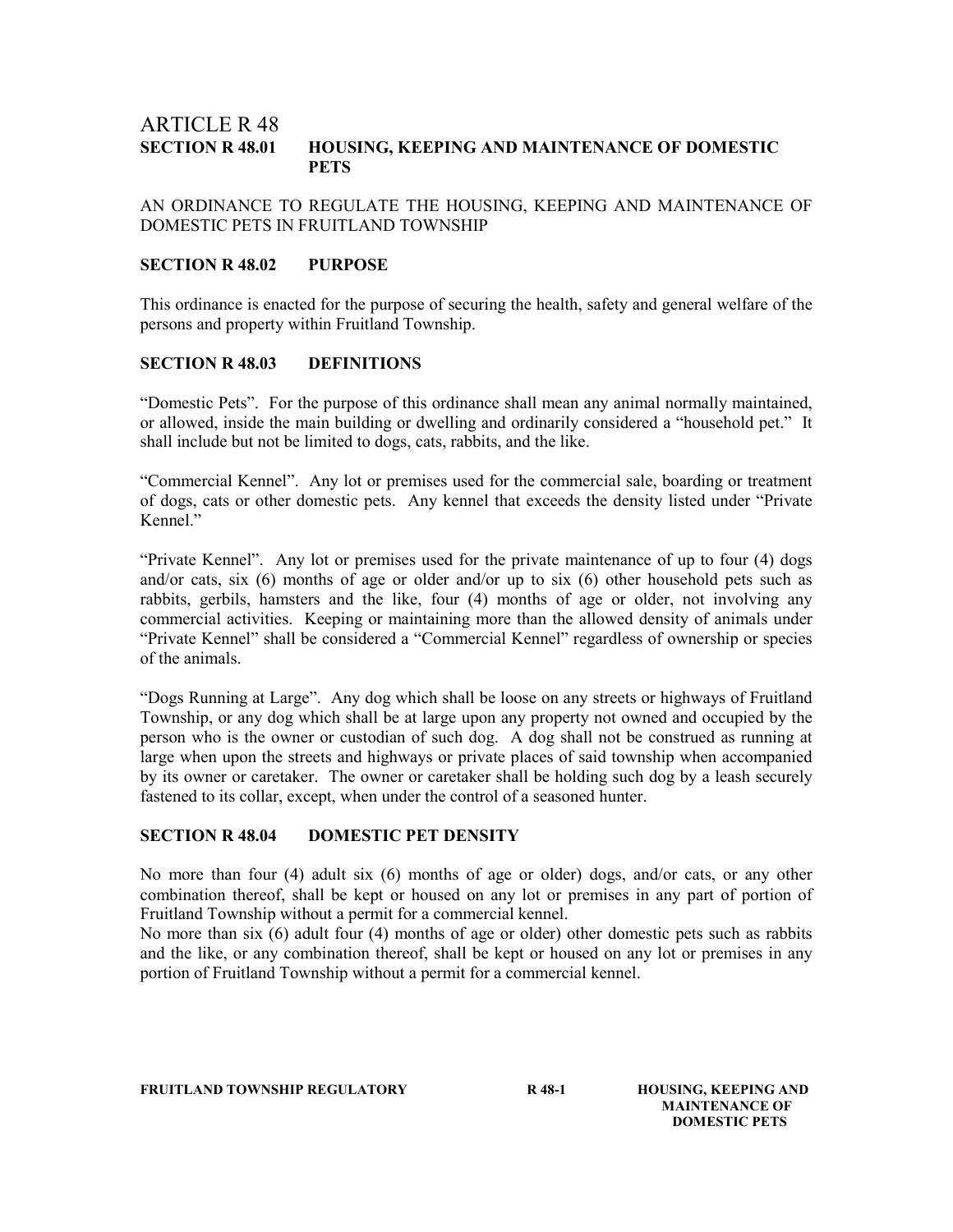### SECTION R 48.05 REGULATIONS

All dogs and any other domestic pets as required shall be properly licensed in accordance with the laws and regulations of the State of Michigan.

It shall be unlawful for any persons to permit any dog owned or harbored or under control of such person or persons to run at large within the limits of Fruitland Township.

No kennel, commercial or private shall be a nuisance to neighboring residents. This includes but is not limited to noise, smell, unsafe or unsanitary conditions.

Where domestic pets of the owners or operators of any kennel commercial or private are kept or allowed outside, a fence or restraint of such construction as to keep said animals from leaving the premises at will shall be provided and regularly maintained.

All commercial kennels, pens, buildings or structures housing domestic pets shall be at least three hundred (300) feet from any adjoining property line not owned by the operator. A completely enclosed kennel is allowable if located at least fifty (50) feet from any property line not covered by the operator and is in commercial zoning district.

All commercial kennels shall have a proper septic tank system for disposal of wastes as approved by the County of Muskegon Health Department.

All applications for a commercial kennel permits shall be subject to a public hearing and a notice shall be mailed to adjoining property owners within three hundred (300) feet of the property line.

All commercial kennels shall be maintained, constructed and operated in accordance and pursuant to the provisions and regulations of the Public Acts of the State of Michigan, Muskegon County and Fruitland Township.

# SECTION R 48.06 PERMIT REQUIRED

A permit shall be required for operation of a commercial kennel in Fruitland Township. Each permit granted to the operator is for one (1) particular location and operator. Neither the permitted location nor operator is transferable.

No commercial kennel may be established or maintained and located in Fruitland Township except by permit from Fruitland Township Board after proper application on the form as provided by the Fruitland Township Clerk. Applications require recommendation by Fruitland Township Planning Commission. The Fruitland Township Board may require review of any application by any County, State or Federal Agency. However such review must be made within sixty (60) days of the application and if the review does not ensue within such period it shall be deemed waived.

A twenty-five (\$25) dollar fee shall accompany all application for commercial kennel permit, which is not returnable. Yearly renewal of said permit will be required with a fee of five (\$5) dollars for such renewal plus one (\$1) dollar for each cage of said kennel over five (5) in number. Renewal of said permit may be summarily granted by the Clerk of the Township if no objection or complaint has been received within the prior year as to such kennel by the Township Board.

FRUITLAND TOWNSHIP REGULATORY R 48-2 HOUSING, KEEPING AND

 MAINTENANCE OF DOMESTIC PETS